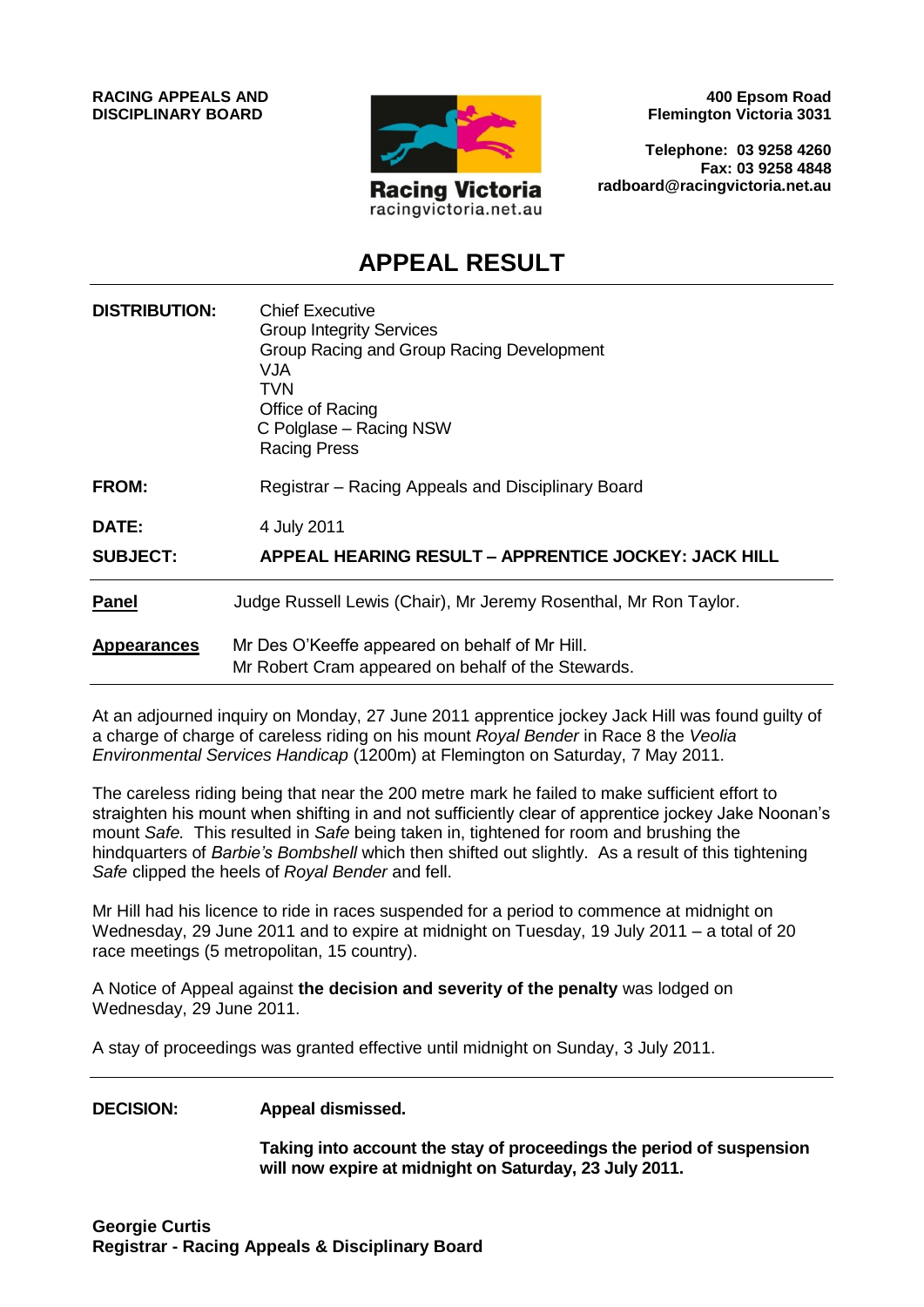# **TRANSCRIPT OF**

### **PROCEEDINGS**

#### **RACING APPEALS AND DISCIPLINARY BOARD**

\_\_\_\_\_\_\_\_\_\_\_\_\_\_\_\_\_\_\_\_\_\_\_\_\_\_\_\_\_\_\_\_\_\_\_\_\_\_\_\_\_\_\_\_\_\_\_\_\_\_\_\_\_\_\_\_\_\_\_\_\_\_\_

**HIS HONOUR JUDGE R.P.L. LEWIS, Chairman MR J. ROSENTHAL MR R. TAYLOR**

#### **EXTRACT OF PROCEEDINGS**

**DECISION**

#### **IN THE MATTER OF THE VEOLIA ENVIRONMENTAL SERVICES HANDICAP OVER 1200 METRES AT FLEMINGTON ON 7 MAY 2011**

**JOCKEY: JACK HILL**

#### **MELBOURNE**

**MONDAY, 4 JULY 2011**

MR R. CRAM appeared on behalf of the RVL Stewards

MR D. O'KEEFFE appeared on behalf of the Appellant